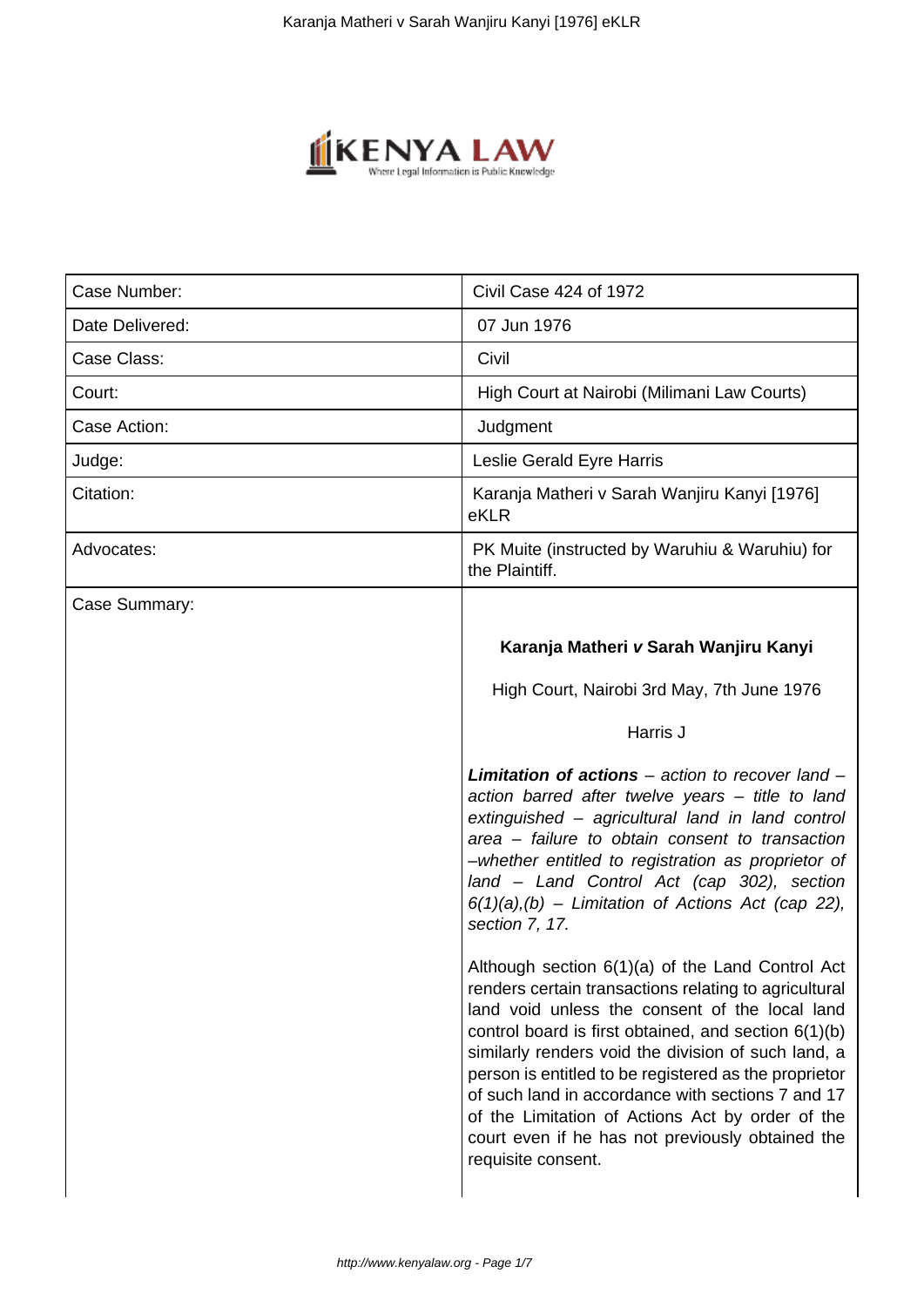|                                     | Mayor of Brighton v Guardians of the Poor of<br>Brighton (1880) 5 CPD 368 applied.                                                                                                                                                                                                                                                                                     |
|-------------------------------------|------------------------------------------------------------------------------------------------------------------------------------------------------------------------------------------------------------------------------------------------------------------------------------------------------------------------------------------------------------------------|
|                                     | Salim v Boyd [1971] EA 550 distinguished.                                                                                                                                                                                                                                                                                                                              |
|                                     | <b>Cases referred to in judgment:</b>                                                                                                                                                                                                                                                                                                                                  |
|                                     | Bobbet v South Eastern Railways Co (1882) 9<br>QBD 424; 51 LJQB 161; 46 LT 31.                                                                                                                                                                                                                                                                                         |
|                                     | Bridges v Mees [1957] 1 Ch 475; [1957] 3 WLR<br>215; [1957] 2 All ER 577.                                                                                                                                                                                                                                                                                              |
|                                     | Brighton (Mayor of) v Guardians of the Poor of<br>Brighton (1880) 5 CPD 368; 49 LJCP 648.                                                                                                                                                                                                                                                                              |
|                                     | Ruchine v Swift Rutherford & Co Ltd (unreported)<br>Civil Case 1401 of 1971, High Court.                                                                                                                                                                                                                                                                               |
|                                     | Salim v Boyd [1971] EA 550.                                                                                                                                                                                                                                                                                                                                            |
|                                     | <b>Action</b>                                                                                                                                                                                                                                                                                                                                                          |
|                                     | Karanja Matheri applied to the High Court (Civil<br>Case No 424 of 1972) for declarations that the<br>right of the defendant, Sarah Wanjiru Kanyi, to<br>recover any portion of a specified plot of land was<br>barred and that the plaintiff was entitled to be<br>registered as proprietor of the entire plot. The facts<br>are set out in the judgment of Harris J. |
|                                     | PK Muite (instructed by Waruhiu & Waruhiu) for<br>the Plaintiff.                                                                                                                                                                                                                                                                                                       |
|                                     | The defendant in person.                                                                                                                                                                                                                                                                                                                                               |
|                                     | Cur adv vult                                                                                                                                                                                                                                                                                                                                                           |
| <b>Court Division:</b>              | Civil                                                                                                                                                                                                                                                                                                                                                                  |
| <b>History Magistrates:</b>         |                                                                                                                                                                                                                                                                                                                                                                        |
| County:                             | Nairobi                                                                                                                                                                                                                                                                                                                                                                |
| Docket Number:                      |                                                                                                                                                                                                                                                                                                                                                                        |
| <b>History Docket Number:</b>       |                                                                                                                                                                                                                                                                                                                                                                        |
| Case Outcome:                       |                                                                                                                                                                                                                                                                                                                                                                        |
| <b>History County:</b>              |                                                                                                                                                                                                                                                                                                                                                                        |
| <b>Representation By Advocates:</b> | One party or some parties represented                                                                                                                                                                                                                                                                                                                                  |
|                                     |                                                                                                                                                                                                                                                                                                                                                                        |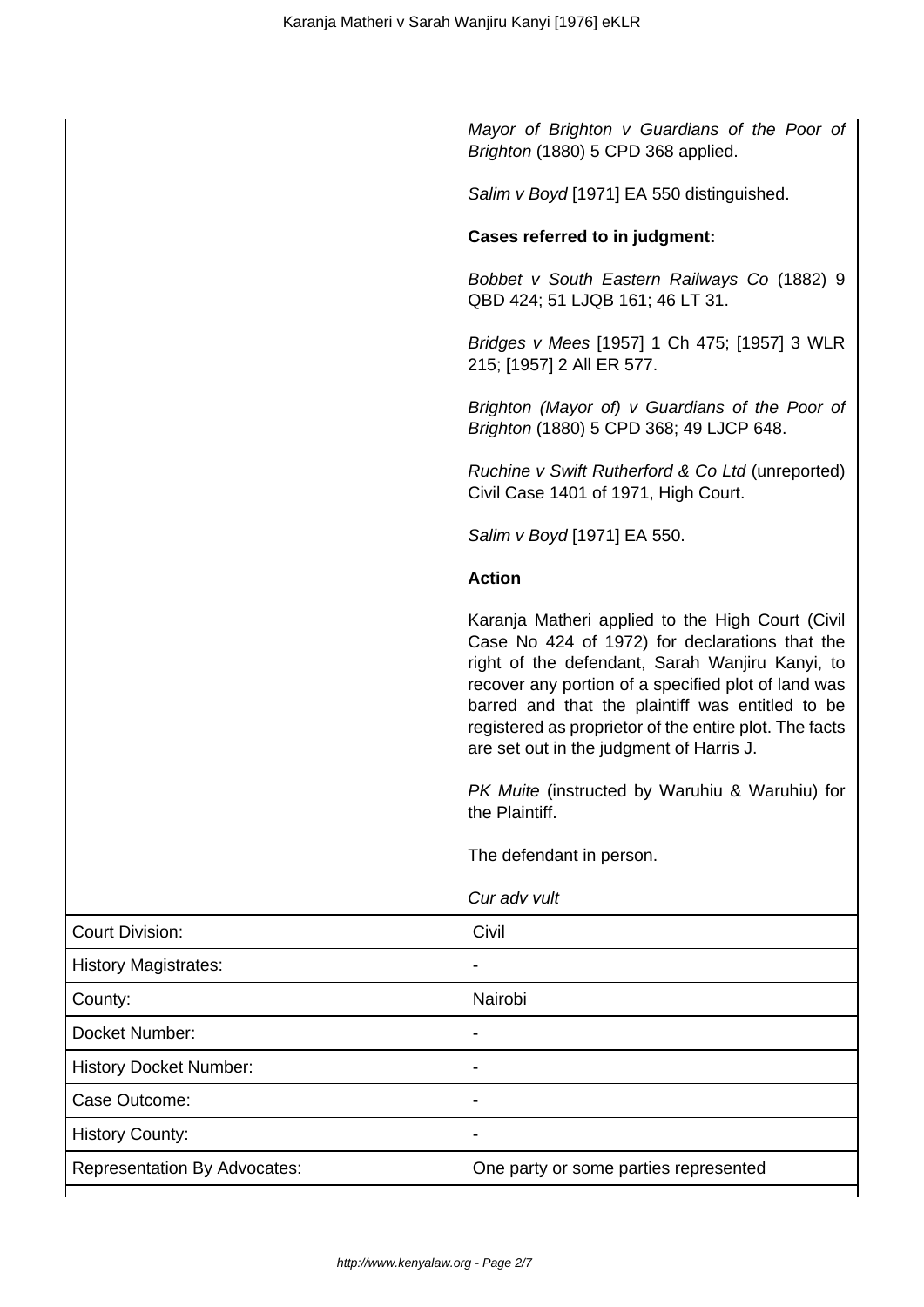| Advocates For:                                                                                                                                         |  |  |
|--------------------------------------------------------------------------------------------------------------------------------------------------------|--|--|
| Advocates Against:                                                                                                                                     |  |  |
| Sum Awarded:                                                                                                                                           |  |  |
| The information contained in the above segment is not part of the judicial opinion delivered by the Court. The metadata has been prepared by Kenya Law |  |  |

 The information contained in the above segment is not part of the judicial opinion delivered by the Court. The metadata has been prepared by Kenya Law as a guide in understanding the subject of the judicial opinion. Kenya Law makes no warranties as to the comprehensiveness or accuracy of the information.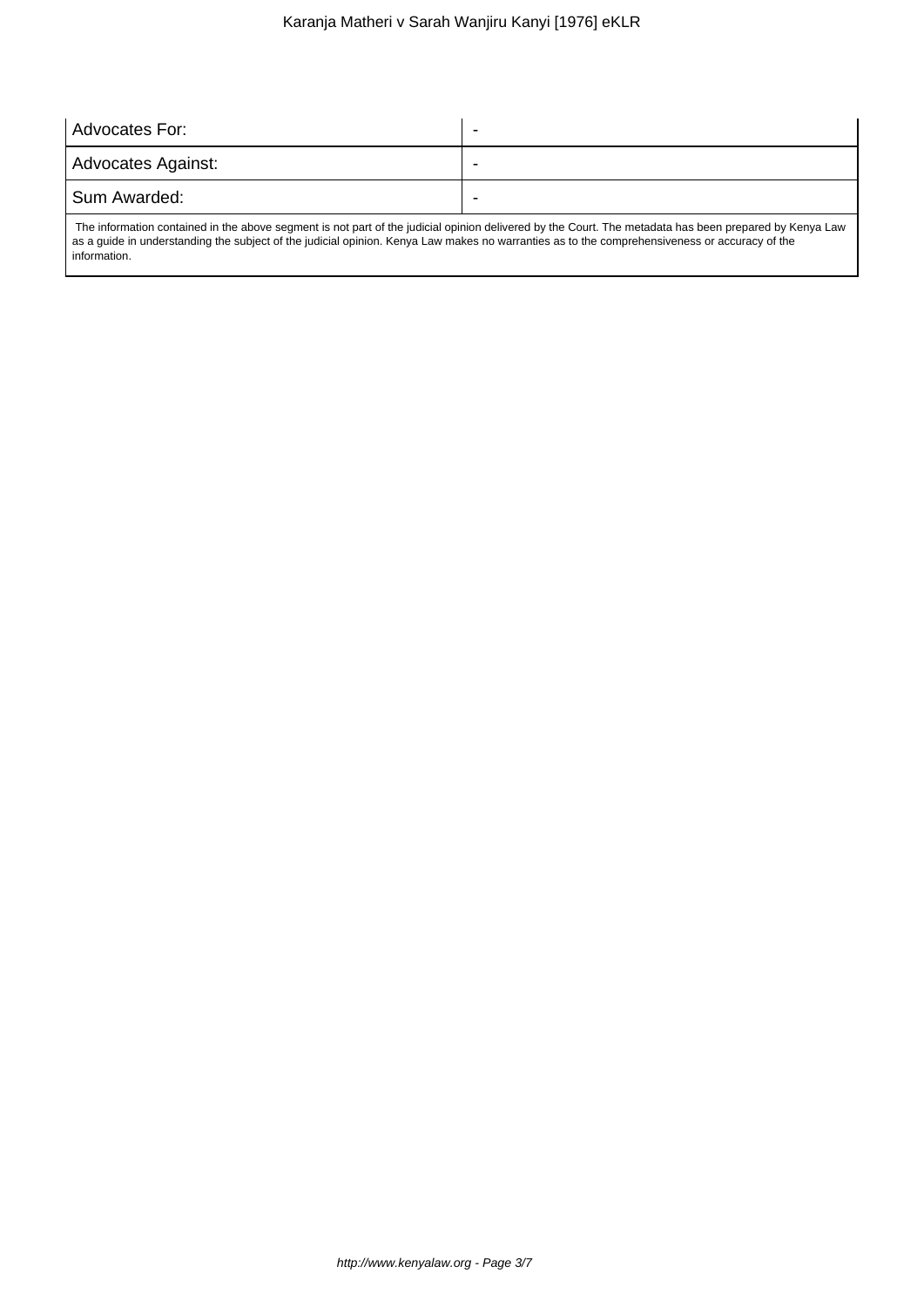# **REPUBLIC OF KENYA**

# **IN THE HIGH COURT AT NAIROBI**

## **CIVIL CASE NO 424 OF 1972**

**KARANJA MATHERI …………………………………. PLAINTIFF**

## **VERSUS**

**SARAH WANJIRU KANYI ………………………… DEFENDANT**

## **JUDGMENT**

This case raises an issue in relation to the operation of the Limitation of Actions Act and the Land Control Act and a consideration of the question whether they conflict and, if so, which should prevail.

In my findings of fact delivered at the conclusion of the evidence I held that the plaintiff has been in undisturbed possession adversely to the defendant for more than twelve years of what I referred to as "the disputed portion" of the plot of land shown in the register as "Karai/Gikambura/T 49 'B'", and that, subject to the issue to which I have referred, the defendant, as the registered proprietor of the entire plot, holds the disputed portion in trust for the plaintiff but without prejudice to the estate or interest of any other person which had not been extinguished by section 37 of the Limitation of Actions Act (to which for brevity I will refer as "the Limitation Act"). This disputed portion consists of a half share of the plot, the boundaries of which appear not to have been strictly defined but which include a dwelling-house built by the plaintiff.

In the plaint, the plaintiff seeks declaration but to the effect, first, that the defendant's right to recover any portion of the plot is barred, and, secondly, that the plaintiff is entitled to be registered as the proprietor of the entire, but during the course of the hearing Mr Muite, who appeared for the plaintiff, made it clear that the claim is being restricted to the disputed portion only, for the reason that, although now in possession of the whole plot, the plaintiff's possession of the other portion (to which I will refer as "the second portion") adversely to the defendant does not extend to a period of twelve years. On this basis I am assuming, I understand with the concurrence of the parties, that despite the two portions being comprised in a single registered title, the adverse occupation by the plaintiff of the disputed portion for upwards of twelve years does not in law constitute adverse occupation by him of the second portion for the same period.

Having reached the findings of fact to which I have referred, I expressed the view that, although by virtue of section 38 of the Limitation Act the plaintiff appeared to be entitled to apply to the Court for an order that the be registered as the proprietor of the disputed portion in place of the defendant, there were two possible obstacles in his path, namely, the necessity for land control consent (which, it is conceded, has not been sought or obtained) and, the demarcation of the physical boundary between the two portions. I therefore adjourned the hearing to enable the plaintiff to produce evidence for the purpose of demarcating the boundary and I invited the assistance of the Attorney-General as amicus curiae in regard to the question of the necessity for obtaining land control consent. The Attorney-General has now been kind enough to appear by counsel to argue the matter of land control consent and it has been agreed that this should be dealt with before the plaintiff seeks to produce evidence relative to the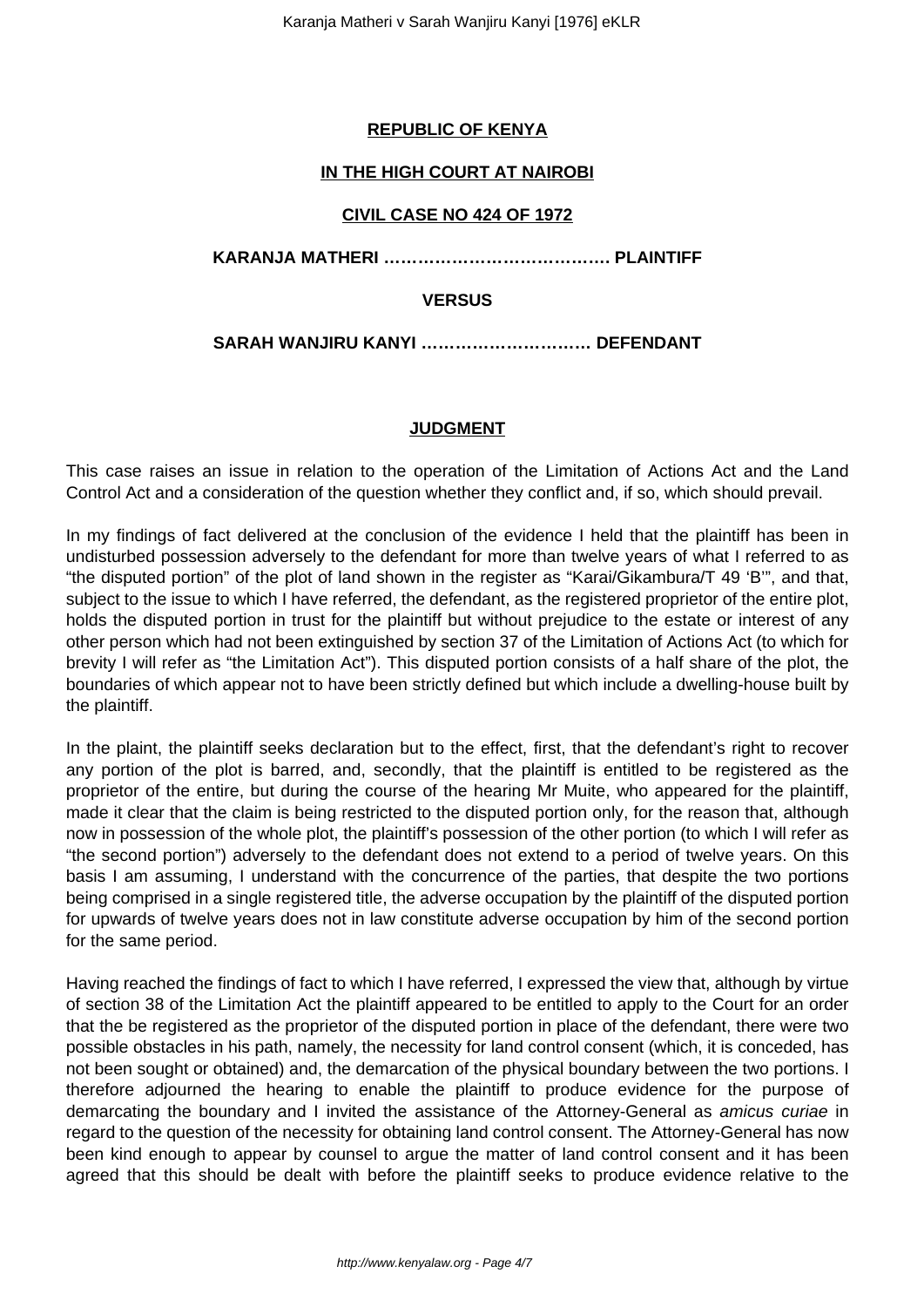demarcation of the boundary.

The Land Control Act was passed on 11th December 1967 and came into operation on the following day. The Limitation Act was passed on  $19<sup>th</sup>$  April 1968 and, by section 1, is deemed to have come into operation retrospectively on 1st December 1967. Accordingly, the later of the two Acts came into operation first, a factor which must be borne in mind in the application for the principle of interpretation that, in the case of conflict, the later of two statutes in date of enactment may be regarded as constituting an amendment of the earlier. Here the position would seem to be that the Court must regard the Limitation Act as having already been in operation when the Land Control Act was passed and brought into force but that, nevertheless, by having been enacted subsequently to the Land Control Act, the Limitation Act should be construed as having by implication amended it if and in so far as the two conflict.

By section 7 of the Limitation Act it is provided that an action may not be brought by any person to recover land after the end of twelve years from the date on which the right of action accrued to him; section 13(1) declares that a right of action to recover land does not accrue unless the land is in the possession of some person in whose favour the period of limitation can run; section 17 enacts that, subject to section 18, at the expiration of the period prescribed by the Act, for a person to bring an action to recover land the title of that person to the land is extinguished; and section 18 states that the Act applies to equitable interests in land in like manner as it applies to legal estates.

Section 6(1) of the Land Control Act declares that each of the following (amongst other) transactions is void for all purposes unless the local land control board has given its consent in respect of the transaction in accordance with the Act: (a) the sale, transfer, lease, mortgage, exchange, partition or other disposal of or dealing with any agricultural land which is situated in a land control area; and (b) the division of any such agricultural land into two or more parcels to be held under separate titles, other than the division of an area of less than twenty acres into plots, in an area to which the development and Use of Land Planning Regulations 1961 for the time being apply.

It is common ground that the plot with which we are concerned comprises agricultural land within a land control area and there being no suggestion that the plot is in an area to which the regulations of 1961 have application, it is clear that the relief now sought by the plaintiff in the first declaration involves, in a general sense, both a "transfer" and a "partition" of land and that the relief sought in the second declaration, if granted and implemented, will or may result in the division of the plot into two parcels to be held under separate titles. The first question, therefore, is whether the granting by the Court to the plaintiff of these declarations, or of either of them, would constitute either a transfer, partition or other disposal of or dealing with the land within the meaning of section 6(1) (a) of the Act, or a division of the land within the meaning of section 6(1) (b), so as to require in either case the prior consent of the local land control board.

It was suggested by counsel for the plaintiff that the question could be avoided by the Court granting the declarations sought subject to the board subsequently granting its consent, and it was said by counsel for the Attorney-General that in practice the board (or, on appeal therefrom, the provincial land control appeals board or the central land control appeals board) would never fail to grant consent rather than defeat or impede the order of the court. I am not persuaded that this would be a correct approach to the matter. In the first place, section 6(1) renders void a transaction falling within its terms unless the board "has given its consent" in accordance with the Act, and this suggests that the consent of the board, if it be necessary, shall have been given prior to the transaction. In this respect, section 6(2), which deals with agreements to be a party to a controlled transaction, is distinguishable for it allows of a period of three months after the making of the agreement for the obtaining of land control consent. Furthermore,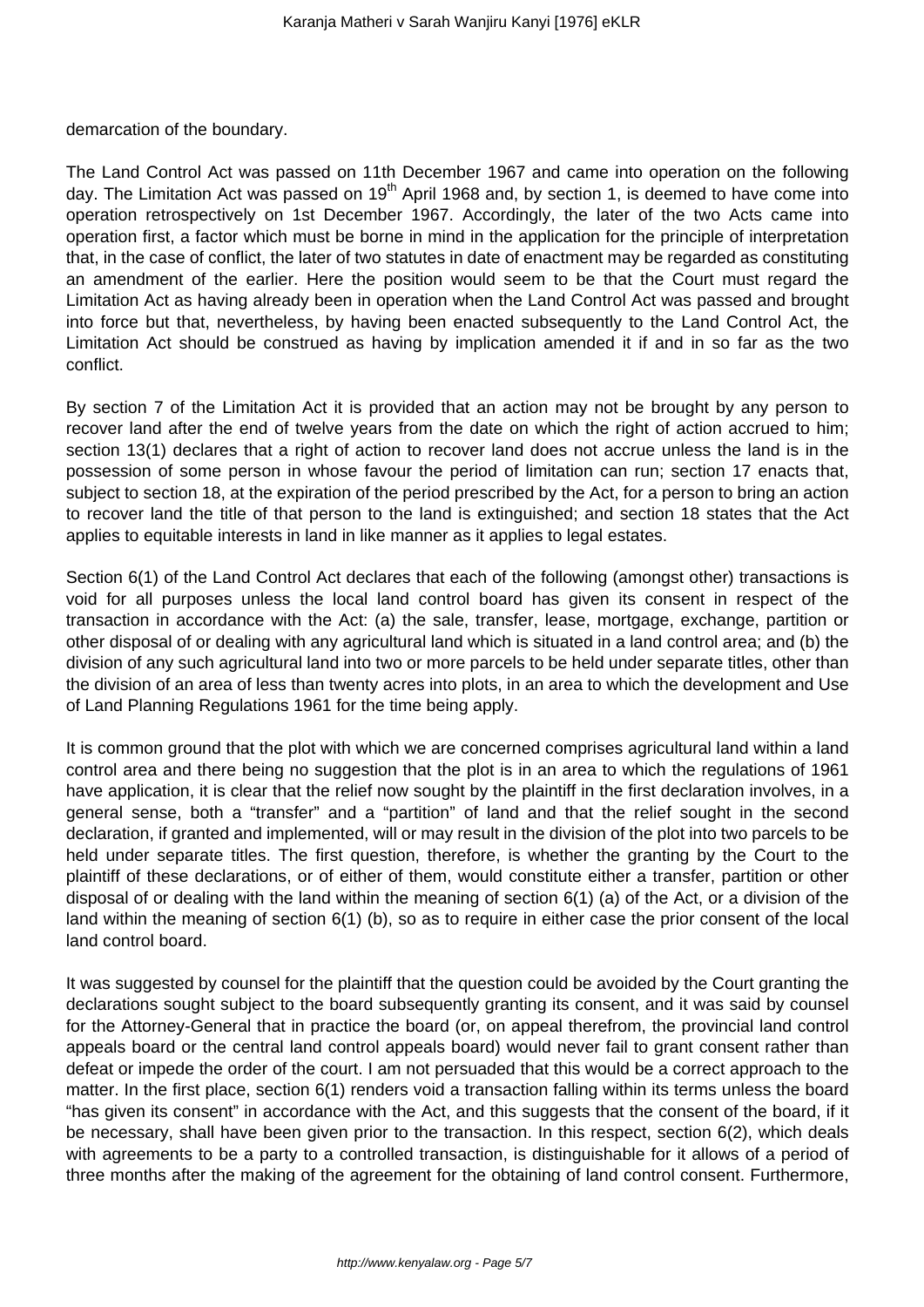section 9(1) of the Act defines the principles, which a board must follow in deciding whether to grant or refuse its consent in respect of a controlled transaction, and a desire to facilitate the implementation of an order of this or any other court is not numbered among these principles. It would therefore be an abuse of its powers if the board, in deciding to grant or to refuse its consent, were to allow itself to be influenced by a consideration such as the implementation of an order which, in the case of the High Court, would itself have been made without any necessary regard to those principles.

In its essence the issue is whether the extinction of the interest of the defendant under sections 7 and 17 of the Limitation Act in the disputed portion and the resultant conferring of that interest upon the plaintiff, leading to the division of the existing plot into two parcels, constitute one or more of the "transactions" caught by section 6(1) of the Land Control Act, in particular by the words "transfer...... or other disposal of or dealing with" the land in paragraph (a), or the word "division" in paragraph (b). Counsel for the plaintiff relies upon the very recent decision in Ruchine v Swift Rutherfoord & Co Ltd (unreported) where the plaintiffs sought declarations similar to those claimed here on the basis of adverse possession of land in a land control area, and Kneller J held that it was not necessary for the plaintiffs to have obtained such consent prior to filing the suit. Counsel for the Attorney-General referred me to Salim v Boyd [1971] EA 550, but there is no suggestion in the report of that case that the land there was in a land control area or that the provisions of the Land Control Act were considered. He also contended that the present parties are tenants-in-common and that therefore the plaintiff's possession was not adverse to the defendant, but I have already found that the plaintiff has been in undisturbed possession of the disputed portion adversely to the interest of the defendant and of her deceased husband for the requisite twelve years. Reference was also made to *Bridges v Mees* [1957] 1 Ch 475, but it is of little assistance.

No other authorities were cited but an analogy, not perhaps perfect, with the position which has arisen here is to be found in Mayor of Brighton v Guardians of the Poor of Brighton (1880) 5 CPD 368. There the defendants had had exclusive possession as tenants at will for upwards of twelve years of certain offices in the municipal buildings owned by the plaintiffs and in an action of ejectment they pleaded the Limitation Act. The plaintiffs in reply relied upon the fact that under section 19 of their private Act they were expressly prohibited from selling any portion of their property without the consent of the inhabitants of the parish of Brighton in vestry assembled first had and obtained and contended that, since no such consent had been obtained to the acquisition by the defendants of a possessory title, the Limitation Act did not apply. The Court, however, rejected this contention, saying in the course of its judgment that:

It was said that the plaintiffs could not sell without the consent of the vestry, and therefore could not by neglect lose that which they could not alienate without the consent of the vestry … there are no words apt to exclude or capable of excluding the operation of the Act … an express power is given to sell with the consent of the vestry. There are no words in the 19th section which can control the effect of the Statute of Limitations, or can have any reference to the loss of an estate by a want of possession for a length of time. This decision was followed in Bobbett v South Eastern Railway Co (1882) 9 QBD 424, and, so far as I have been able to ascertain, has not been dissented from.

In the present case there are no words in the Land Control Act purporting to affect the application of the Limitation Act or to prevent the loss of title to land by want of possession for the stipulated time or its transfer to the new occupier, and in my opinion the Limitation Act should be so construed that its operation will not be defeated by the operation of section 6(1) (a) of the Land Control Act.

With regard to the impact of section 6(1) (b) of the Land Control Act upon the position and to the proposition that consent must be obtained to a division of a plot into two or more parcels as an inherent part of the intendment of that Act and that the absence of such consent will defeat the operation of sections 7 and 17 of the Limitation Act, I have come to the same conclusion as that which I have